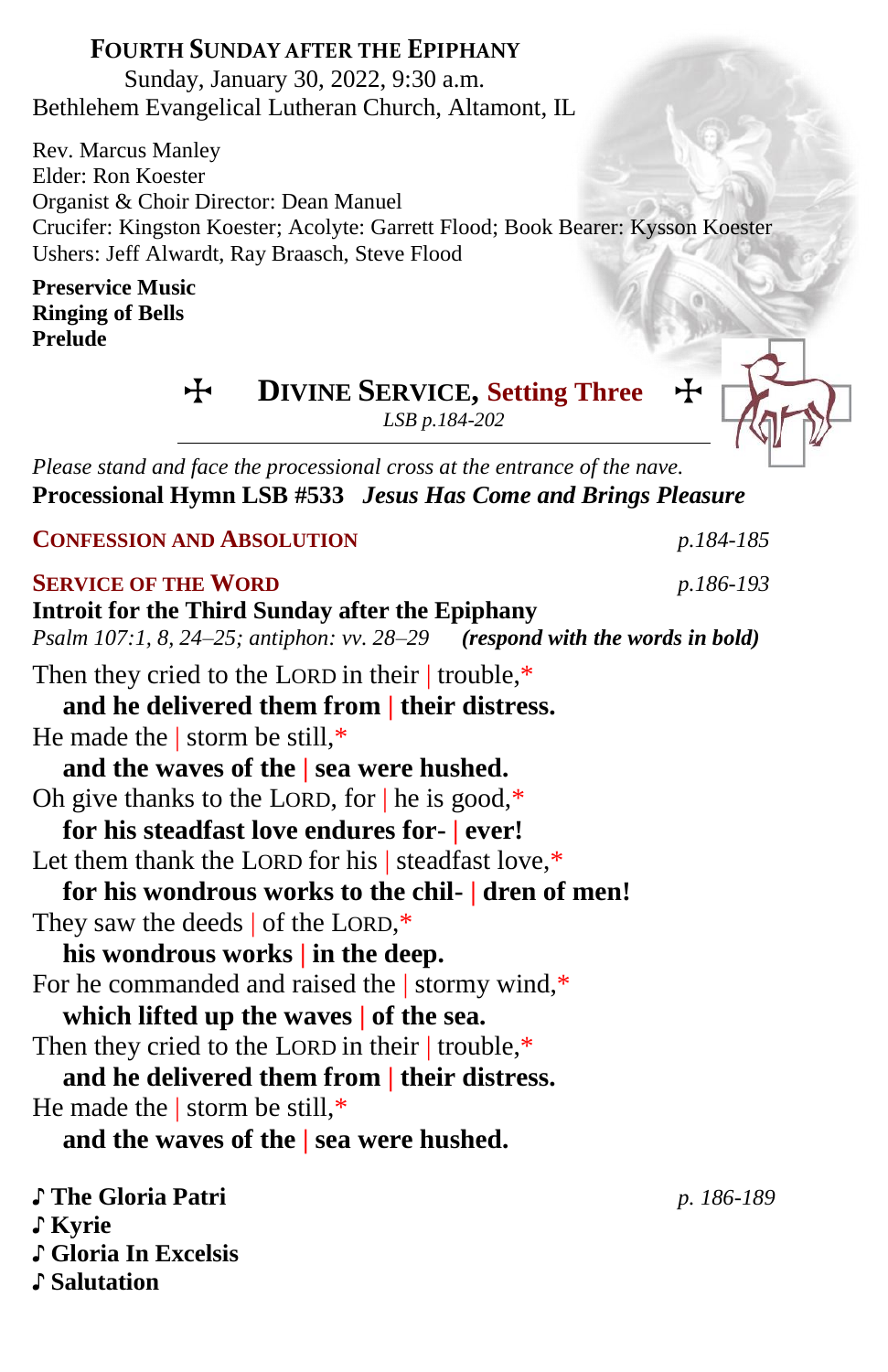### **Collect for the Fourth Sunday after the Epiphany**

P: Let us pray: Almighty God, You know we live in the midst of so many dangers that in our frailty we cannot stand upright. Grant strength and protection to support us in all dangers and carry us through all temptations; through Jesus Christ, Your Son, our Lord, who lives and reigns with You and the Holy Spirit, one God, now and forever. **C: ♪ Amen**

#### *Please be seated*

## **Old Testament Reading: Jonah 1:1-17**

<sup>1</sup>Now the word of the LORD came to Jonah the son of Amittai, saying, <sup>2"</sup>Arise, go to Nineveh, that great city, and call out against it, for their evil has come up before me." <sup>3</sup>But Jonah rose to flee to Tarshish from the presence of the LORD. He went down to Joppa and found a ship going to Tarshish. So he paid the fare and went on board, to go with them to Tarshish, away from the presence of the LORD.

<sup>4</sup>But the LORD hurled a great wind upon the sea, and there was a mighty tempest on the sea, so that the ship threatened to break up.  $5$ Then the mariners were afraid, and each cried out to his god. And they hurled the cargo that was in the ship into the sea to lighten it for them. But Jonah had gone down into the inner part of the ship and had lain down and was fast asleep. <sup>6</sup>So the captain came and said to him, "What do you mean, you sleeper? Arise, call out to your god! Perhaps the god will give a thought to us, that we may not perish."

<sup>7</sup>And they said to one another, "Come, let us cast lots, that we may know on whose account this evil has come upon us." So they cast lots, and the lot fell on Jonah. <sup>8</sup>Then they said to him, "Tell us on whose account this evil has come upon us. What is your occupation? And where do you come from? What is your country? And of what people are you?" <sup>9</sup>And he said to them, "I am a Hebrew, and I fear the LORD, the God of heaven, who made the sea and the dry land." <sup>10</sup>Then the men were exceedingly afraid and said to him, "What is this that you have done!" For the men knew that he was fleeing from the presence of the LORD, because he had told them.

<sup>11</sup>Then they said to him, "What shall we do to you, that the sea may quiet down for us?" For the sea grew more and more tempestuous. <sup>12</sup>He said to them, "Pick me up and hurl me into the sea; then the sea will quiet down for you, for I know it is because of me that this great tempest has come upon you." <sup>13</sup>Nevertheless, the men rowed hard to get back to dry land, but they could not, for the sea grew more and more tempestuous against them. <sup>14</sup>Therefore they called out to the LORD, "O LORD, let us not perish for this man's life, and lay not on us innocent blood, for you, O LORD, have done as it pleased you." <sup>15</sup>So they picked up Jonah and hurled him into the sea, and the sea ceased from its raging. <sup>16</sup>Then the men feared the LORD exceedingly, and they offered a sacrifice to the LORD and made vows.

<sup>17</sup> And the LORD appointed a great fish to swallow up Jonah. And Jonah was in the belly of the fish three days and three nights.

P: This is the Word of the Lord.

**C: Thanks be to God.**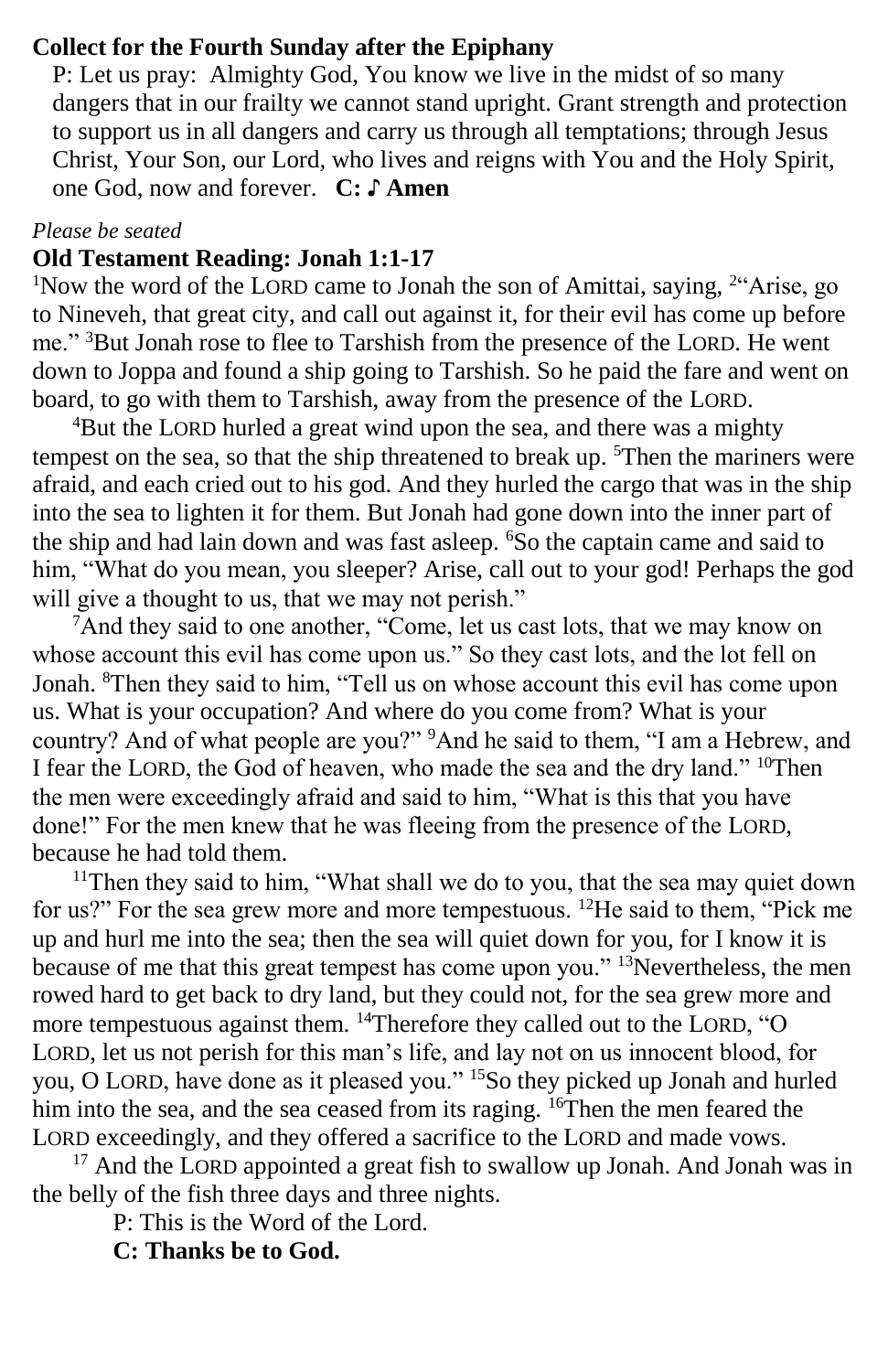## **Epistle Reading**: **Romans 13:8-10**

<sup>8</sup>Owe no one anything, except to love each other, for the one who loves another has fulfilled the law. <sup>9</sup>The commandments, "You shall not commit adultery, You shall not murder, You shall not steal, You shall not covet," and any other commandment, are summed up in this word: "You shall love your neighbor as yourself." <sup>10</sup>Love does no wrong to a neighbor; therefore love is the fulfilling of the law.

P: This is the Word of the Lord.

**C: Thanks be to God.**

*Please stand*

 **C: ♪** *Alleluia. Alleluia. Alleluia.*  **Holy Gospel: Matthew 8:23-27**

P: The Holy Gospel according to St. Matthew, the eighth chapter.

**C:** *♪ Glory be to Thee, O Lord.*

<sup>23</sup>When [Jesus] got into the boat, his disciples followed him. <sup>24</sup>And behold, there arose a great storm on the sea, so that the boat was being swamped by the waves; but he was asleep. <sup>25</sup>And they went and woke him, saying, "Save us, Lord; we are perishing." <sup>26</sup>And he said to them, "Why are you afraid, O you of little faith?" Then he rose and rebuked the winds and the sea, and there was a great calm.  $27$ And the men marveled, saying, "What sort of man is this, that even winds and sea obey him?"

P: This is the Gospel of the Lord.

**C:** ♪ **Praise be to Thee, O Christ.**

# **Nicene Creed** *p. 191*

*Please be seated* **Hymn of the Day LSB #717** *Eternal Father, Strong to Save*

**Sermon Text: Matthew 8:23-27** Title: "*The Right Calm*"

# **HOW AND WHEN DOES JESUS TEACH US TO REMAIN CALM?**

- I. Jesus taught us to remain calm in the storm trusting God to save by His Word.
- II. Jesus didn't always teach us to remain calm, especially when others need to be saved from sin.

*Please stand*

♪ **Offertory** *p. 192-193*

*Please be seated* **Offering** 

*Please stand as the offering plates are brought forward during the offering hymn* **Offering Hymn #781** *We Give Thee But Thine Own v. 1 & 2*